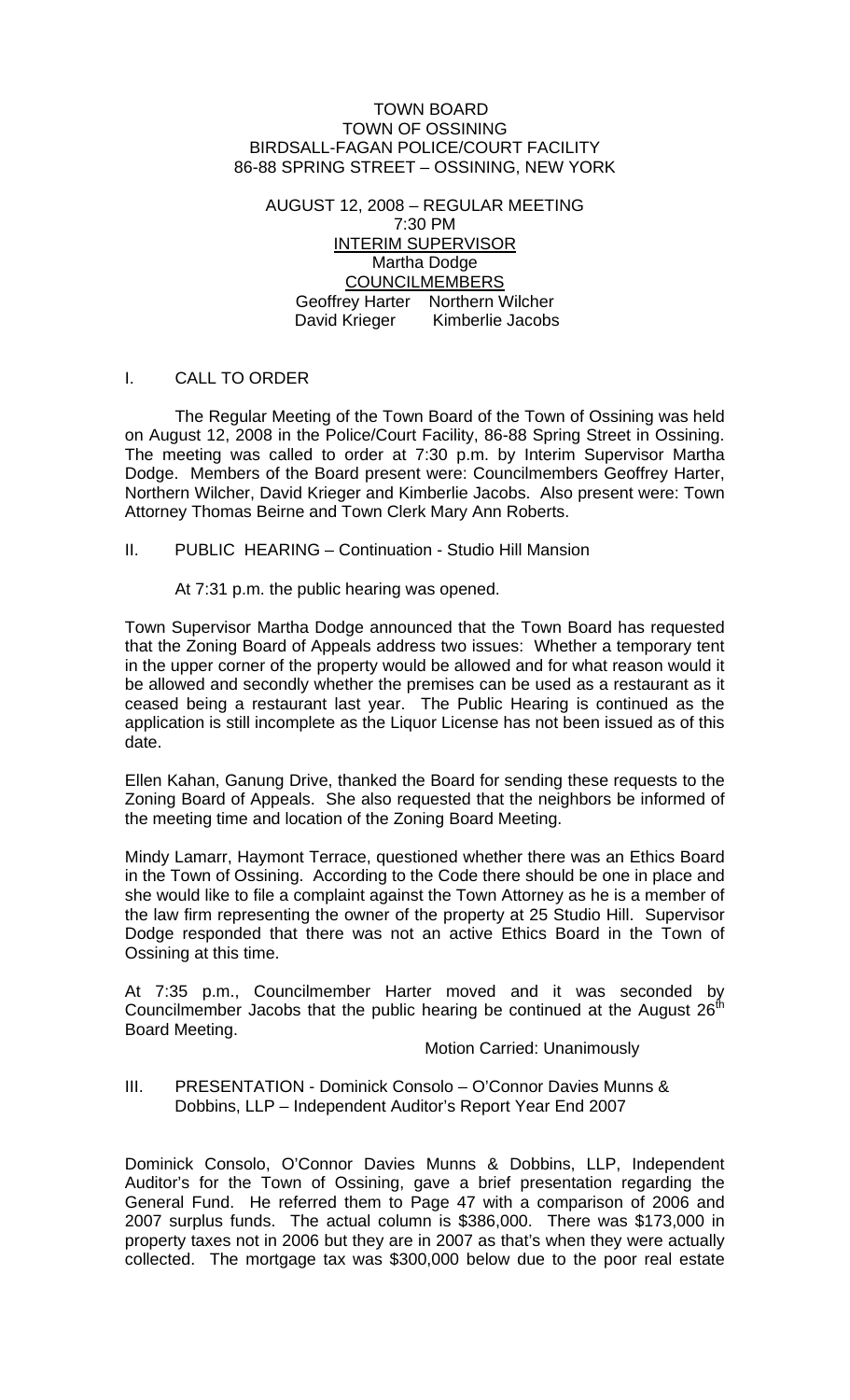market and the economy. The Town is in excellent financial condition. The Unincorporated Area is also in good condition.

Peter Tripodi, Quail Hollow Road, questioned the amount of money given to the Village for shared services. Mr. Consolo was not able to give an accurate amount as it is spread all over the report. A suggestion was made to review a copy of the Adopted Budget in the Clerk's office.

Councilmember Harter questioned Mr. Consolo as to whether there was anything significantly wrong in the way the Town is handling the finances. Mr. Consolo stated that a Management Letter was also included with some minor comments.

### IV. PRESENTATION – Employee of the Season

Ann Carroll Malone, Town Court Clerk, was given the first Employee of the Season Award by Supervisor Dodge. A proclamation was read and presented to Mrs. Malone. There will also be a plaque listing all of the names of the individuals presented with this award.

#### V. ANNOUNCEMENTS

Councilmember Krieger announced that on August 20, 2008 at 7 p.m. in the Joseph G. Caputo Community Center, 95 Broadway, the Town will hold an Ambulance District Information Session. This session will discuss the future needs of the Town and Village of Ossining as well as the unincorporated area.

The Ossining Public Library is sponsoring an Art Exhibit of photographs of Ossining resident ancestors.

The final summer concert of the season will take place on August  $14<sup>th</sup>$  beginning at 7 p.m. Swing Swing is the venue for this final concert. In the event of rain the concert will be moved from the Waterfront to Ryder Park.

 Registration is open for the kickoff of Ossining Matters 5K Walk which will be held on September 6<sup>th</sup>.

# VI. BOARD RESOLUTIONS

### A. Approval of Minutes – July 22, 2008

 Councilmember Krieger moved and it was seconded by Councilmember Wilcher that the following be approved:

Resolved, that the Town Board of the Town of Ossining hereby approves the Minutes of the July 22, 2008 Regular Meeting as presented.

#### Motion Carried: Unanimously

# B. Approval of Voucher Detail Report

 Councilmember Harter moved and it was seconded by Councilmember Krieger that the following be approved:

Resolved, that the Town Board of the Town of Ossining hereby approves the Voucher Detail Report dated August 12, 2008 in the amount of \$240,099.40.

Motion Carried: Unanimously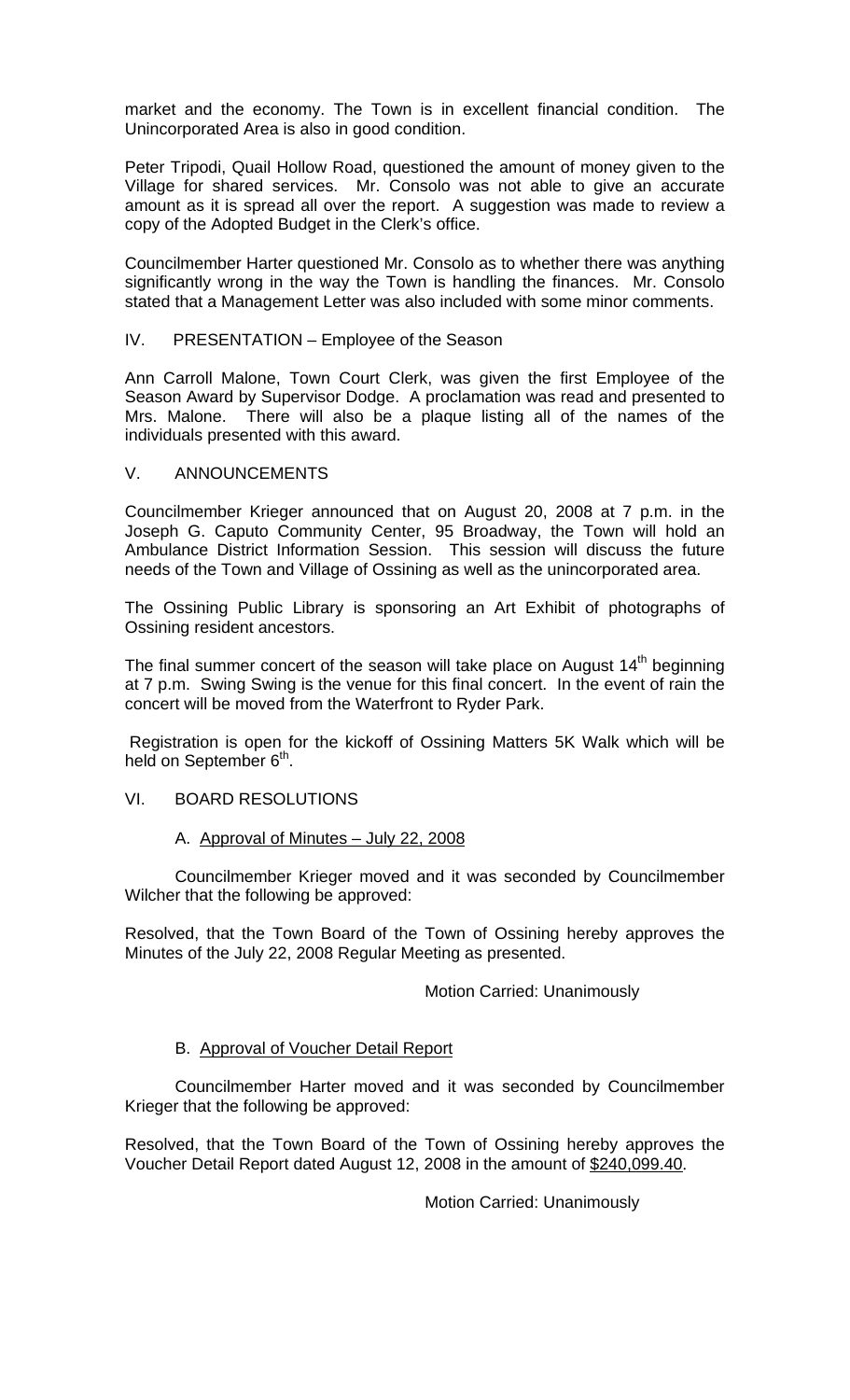# C. Town Property - Surplus Vehicle – Accepting Offer to Purchase

 Councilmember Wilcher moved and it was seconded by Councilmember Jacobs that the following resolution be approved:

Resolved, that the Town Board of the Town of Ossining hereby accepts the 'Offer to Purchase' from Liberty Motors, Inc. of 1705 Kennedy Boulevard, Jersey City, New Jersey, 07305, for the following surplus vehicle at the bid price listed below:

2000 Ford Crown Victoria VIN # 2FAFP71W6Y196188 Bid Price: \$533.99

### **Motion Carried: Unanimously**

## D. Mileage Allowance

 Councilmember Krieger moved and it was seconded by Councilmember Jacobs that the following resolution be approved:

Resolved, that wherever it shall be appropriate to compensate Town Officials and/or Town Employees for mileage, they shall be reimbursed at a rate of \$0.585 per mile effective July 1, 2008, to be paid upon claim voucher, after audit and approval.

Motion Carried: Unanimously

### E. Authorizing Temporary Beer & Wine Permit for Ossining Post 506, American Legion Fundraiser/Food-Fest

 Councilmember Jacobs moved and it was seconded by Councilmember Wilcher that the following resolution be approved:

Whereas, the American Legion, Ossining Post 506 has completed an application to be submitted to the New York State Liquor Authority for a Temporary Beer & Wine Permit for an Italian Festival to be held at Engel Park from Friday, August 22, 2008 through Sunday August 24, 2008 from 5:00pm until 11:00pm; now therefore be it

Resolved, that the Town Board of the Town of Ossining hereby authorizes the Supervisor to sign the application granting permission for the sale or service of alcoholic beverages by the American Legion, Ossining Post 506 at Engel Park.

#### Motion Carried: Unanimously

## F. Authorizing Town Justices and Town Supervisor to submit a grant application to New York State Office of Court Administration

 Councilmember Wilcher moved and it was seconded by Councilmember Jacobs that the following resolution be approved:

Resolved, that the Town Board of the Town of Ossining hereby authorizes the Town Justices and Town Supervisor to submit a 2008 Justice Court Assistance Program application to the New York State Office of Court Administration with a request not to exceed \$30,000.

# Motion Carried: Unanimously

# G. Explore NY 400 Community Resolution

 Councilmember Krieger moved and it was seconded by Councilmember Jacobs that the following resolution be approved: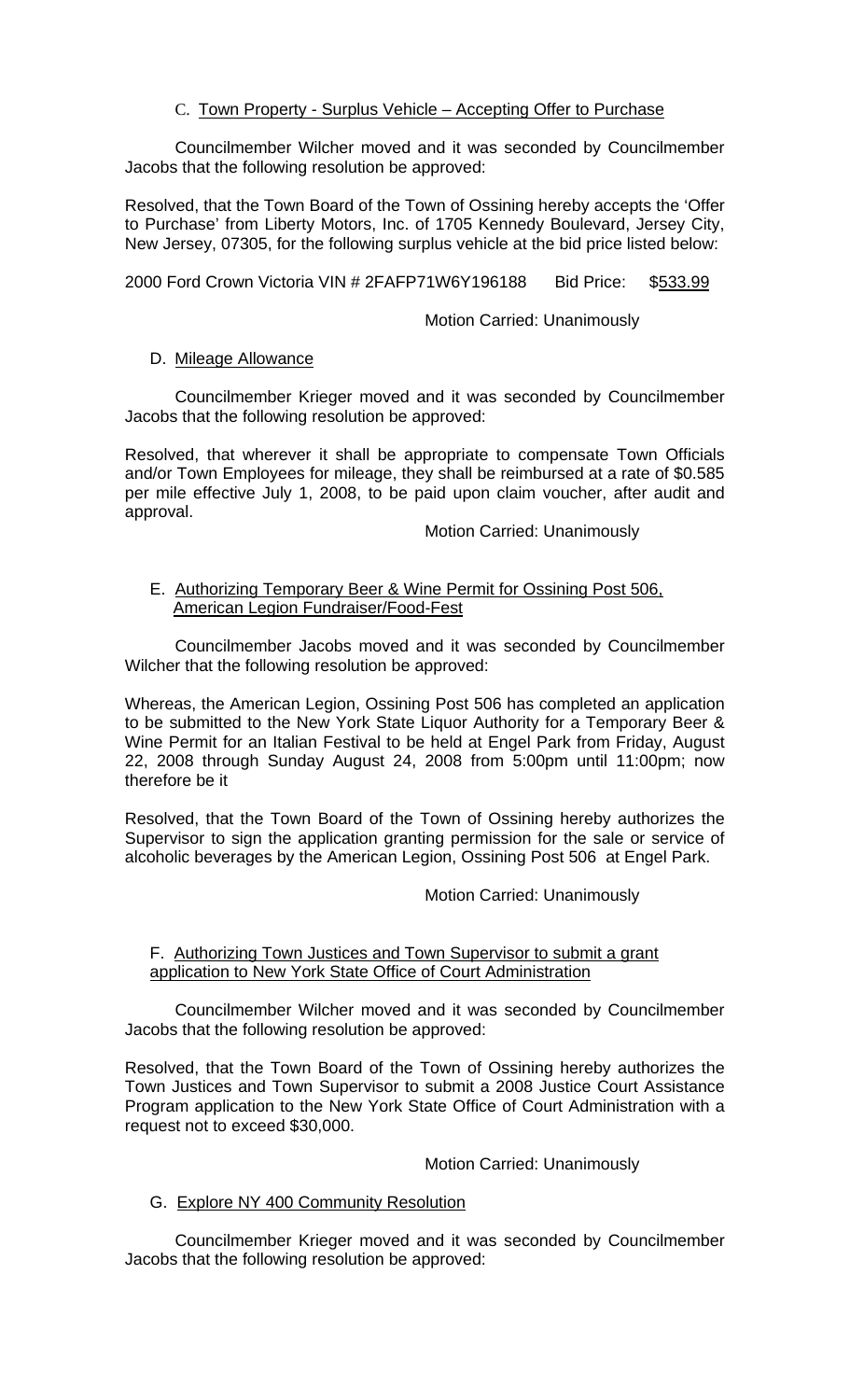Whereas**,** the New York State Hudson-Fulton-Champlain Quadricentennial Commission was established under Chapter 590 of the Laws of 2002, to plan, develop, and coordinate the 400<sup>th</sup> anniversary, in 2009, of the voyages of exploration made by Henry Hudson and Samuel de Champlain as well as the 200<sup>th</sup> anniversary of Robert Fulton's steamship voyage up the Hudson River; and

Whereas, these historic voyages of exploration in 1609 would change the world forever and lead to the European settlement of the New World and the innovation of steam travel and commerce in 1807, establishing the Hudson River and Lake Champlain as a corridor of trade, communication, politics and ideas, and that further, this vital north-south corridor of water created other water links such as the Champlain and Erie Canals, which provided opportunities inland and encouraged the westward movement through these water routes; and

Whereas, the State and the Federal governments recognize the voyages of exploration and invention to be of historical importance and significance to New York State and the nation and recognize the tradition to observe these contributions made by Hudson, Fulton, and Champlain, by commemorating these events in 2009,

Whereas, as an Explore NY 400 Community, the community may use the Explore NY 400 logo, link to the Explore NY 400 website, and may be eligible for either state or federal grant money to assist in Quadricentennial planning, events, and legacy projects; and

Be it Further Resolved, the County/City/Town/Village named below supports the mission of the Hudson-Fulton-Champlain Quadricentennial Commission, and requests designation as an Explore NY 400 Community, and will be an active partner by establishing an Explore NY 400 Committee, and will cooperate to its fullest with the Commission in making the  $400<sup>th</sup>$  anniversary a successful historic New York State event.

Motion Carried: Unanimously

# H. Highway – Seasonal Appointment – Junior Clerk

 Councilmember Harter moved and it was seconded by Councilmember Jacobs that the following resolution be approved:

Resolved, that the Town Board of the Town of Ossining hereby appoints John Codman IV, 37 Ferris Place, Ossining, to the position of Seasonal Junior Clerk at \$10.00 per hour effective August 8, 2008.

> Vote:  $4 - 1 - 0$  Voting Yes: Harter, Krieger, Jacobs, Dodge Voting No: Wilcher

## I. Finance – Capital Project #2008 – 2157 – Highway Department - Garage Doors

Councilmember Wilcher moved and it was seconded by Councilmember Krieger that the following resolution be approved:

Resolved, that the Town Board of the Town of Ossining hereby authorizes the establishment of Capital Project #2008-2157, entitled Highway Department Garage Doors in the amount of \$19,670.00 to be financed by a Bond Anticipation Note.

Motion Carried: Unanimously